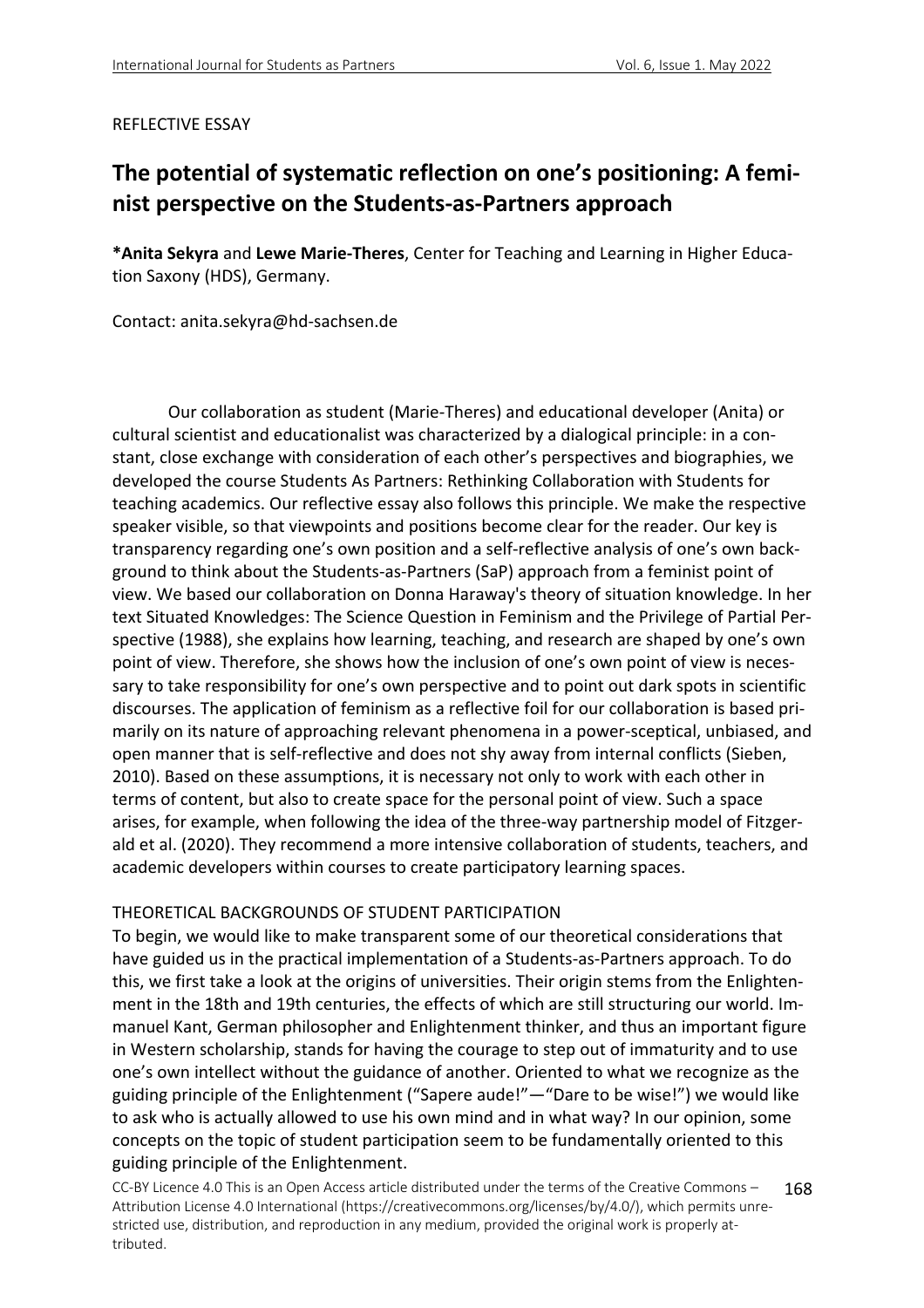For this reason, antiquated authoritarian teaching methods are at odds with it. At the same time, according to Haraway (1988), the principles of the Age of Enlightenment have written a history of science that goes hand in hand with "militarism, capitalism, colonialism, and male supremacy" (p. 581). This problem goes even further: in Reflections on Gender and Science, Evelyn Fox-Keller (1985) elaborated on how masculinity and science are closely linked and how the myth that science is masculine is fundamentally repelled. In her book, it becomes clear how stable and domineering the scientific system is. (Fox-Keller) (1985) laid the foundation for the debunking of this myth, which has been followed by a number of feminist theories in recent decades (Blome et al., 2005). For us it is important to add that the structures of the scientific system carry racist, colonial, classist, and sexist factors that are further reinforced without critical reflection. By implementing personal positioning, it becomes possible to overcome the hegemonic constitution of rigid knowledge structures which is the standard for knowledge discourses (Haraway, 1988).

This is why the term "student participation" is often found in patterns of interpretation that reinforce traditions instead of fostering critical thinking: students are often involved in committees and teaching evaluations only, while the fundamental discourses in knowledge remain untouched. For us, the idea of structural equality is a tool to stimulate these discourses (Breuer et al., 2019). Structural equality is the fundamental assumption that our value, our experiences, and our knowledge are fundamentally equal. This would mean a radical implementation of the principle of meeting on equal terms between students and all other actors of the university. This idea, or perhaps even this conception of humanity, we believe, would liberate our thinking. More details can be found in the section "Thoughts of an Educational Developer."

#### INSTITUTIONAL BACKGROUND OF OUR WORKSHOP

Against this theoretical background and the social conditions in higher education, we began with the development of our workshop concept. Based on a collaborative understanding of knowledge and our perception of learning, teaching, and research as processes based on partnership, we conceptualized our workshop. By a collaborative understanding of knowledge, we mean treating our theoretical and experiential knowledge assets equally and combining them in such a way that we emerge with valuable, participant-centered knowledge assets to student partnership. For this we questioned the antiquated, hierarchical, and discriminatory structures along social and feminist lines as well as lines of teaching and learning in higher education and dealt with different authors like Donna Haraway, bell hooks, Evelyn Fox Keller, Kerstin Meyrberger, Rudolf Tippelt, and Maria do Mar Castro Varela.

The potential for change regarding working in partnership arises not only from the criticized structures, but also from the very practical observation that student partnership usually only occurs extracurricula: for example, in the form of peer-mentoring or peer-tutoring as a supportive form of teaching by students to students in addition to the regular teaching. Student partnership within teaching in the direct interaction between teachers and students has hardly been discussed so far. Our main task was therefore to initiate this discourse and to ask questions about attitudes and values that go along with working in partnership in the classroom.

Of course, we are also part of these criticized structures and cannot free ourselves from them. This is shown, for example, by the fact that there has never been such an intensive partnership between students and academic developers for the qualification of

Sekyra, A., & Lewe, M. T. (2022). The potential of systematic reflection on one's positioning: A feminist per-169 spective on the Students-as-Partners-approach. *International Journal for Students as Partners, 6*(1). https://doi.org/10.15173/ijsap.v6i1.4886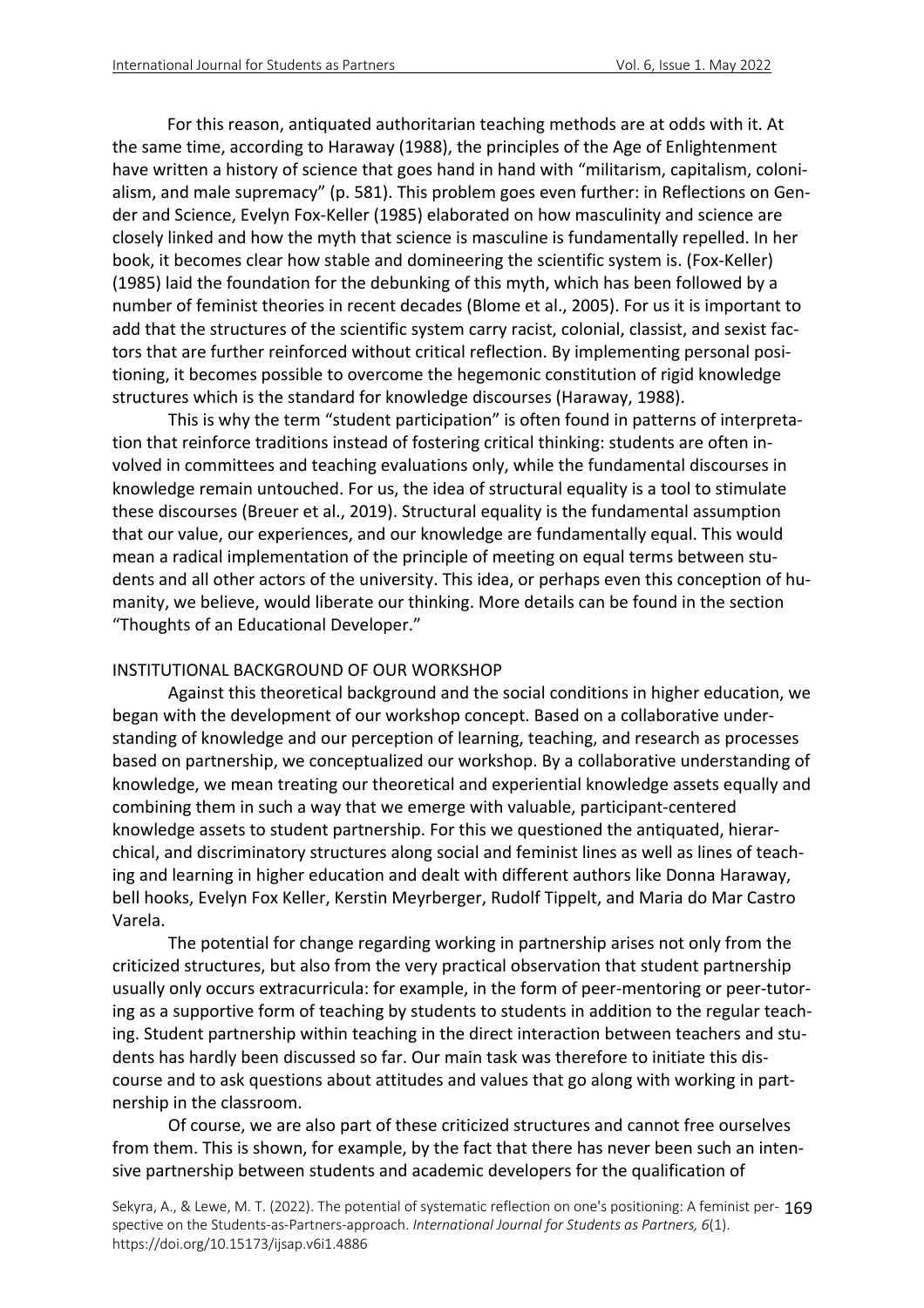lecturers at the institution we work for. Therefore, we saw a great need to also serve as an institutional role model ourselves and to enter into the process of working in partnership.

However, our offer can at best stimulate change on an individual level, working only for a short period of time in the format of a workshop. As a melting pot of different universities and disciplines, the Center for Teaching and Learning in Higher Education Saxony (HDS) offers some potential for political change in this regard: the HDS qualifies and accompanies teachers of all disciplines in all phases of their academic careers from a total of 13 universities in Saxony. The goal of the HDS is to promote teaching competence development and to initiate teaching development and teaching innovations at the universities. The specific target group for our workshop were teaching academics who are already advanced in terms of higher education qualifications and in positions of power. Our offer was open to all interested teaching academics and the number of spots was limited to 16 participants. The workshop took place asynchronously and digitally on the local learning management system. The workshop was divided into four sessions on different topics:

- perceptions of one's own positioning,
- getting to know Haraway's situated-knowledge approach and its relevance for teaching and research,
- identifying situations of student participation that are successful and need to be developed, and
- developing a short concept for individual lessons with participative approaches.

The design of the sessions followed the E-Tivities framework by Gilly Salmon (2013): (a) title—schedule and time, (b) purpose, (c) task summary, (d) spark, (e) individual contribution, (f) dialogue begins, and (g) e-moderation intervention.

# PERSONAL BACKGROUND OF OUR COOPERATION

If there is one thing to describe our collaboration, it's probably the unknown. The two of us were collaborating for the first time. We started without any knowledge of our respective professional backgrounds, our working methods, or previous experience. There was hardly a foundation to build upon for both the workshop concept and the collaborative partnership between the research associate and the student. Another complicating factor was that we had to switch from face-to-face communication to digital communication during the planning phase due to the worldwide COVID-19 pandemic in early 2020. During this time, all social contact had to be radically restricted in order to stop the spread of the virus. The first lockdown can be seen as a historic event, marked by uncertainty and a lack of knowledge. At that time, we could not have guessed what the next few months would look like. Therefore we decided on an asynchronous online format—this also meant new territory for both of us in terms of conceptualization. Fundamentally, our working and living conditions changed drastically due to the COVID-19 pandemic. At the HDS, we worked remotely from the start of the first lockdown in March 2020. Childcare ran parallel to the job at home. Lockdown-related layoffs eliminated alternative income sources. Work and personal lives increasingly merged with ever-increasing stress from the COVID-19 pandemic.

Our collaboration was therefore only possible by recognizing our own respective positions and the conditions given to us. It was no longer possible to collaborate by working separately on content as before. Our cooperation could only function with constant reflection and mutual support in our weekly discussions. Only by engaging with each other's

Sekyra, A., & Lewe, M. T. (2022). The potential of systematic reflection on one's positioning: A feminist per-170 spective on the Students-as-Partners-approach. *International Journal for Students as Partners, 6*(1). https://doi.org/10.15173/ijsap.v6i1.4886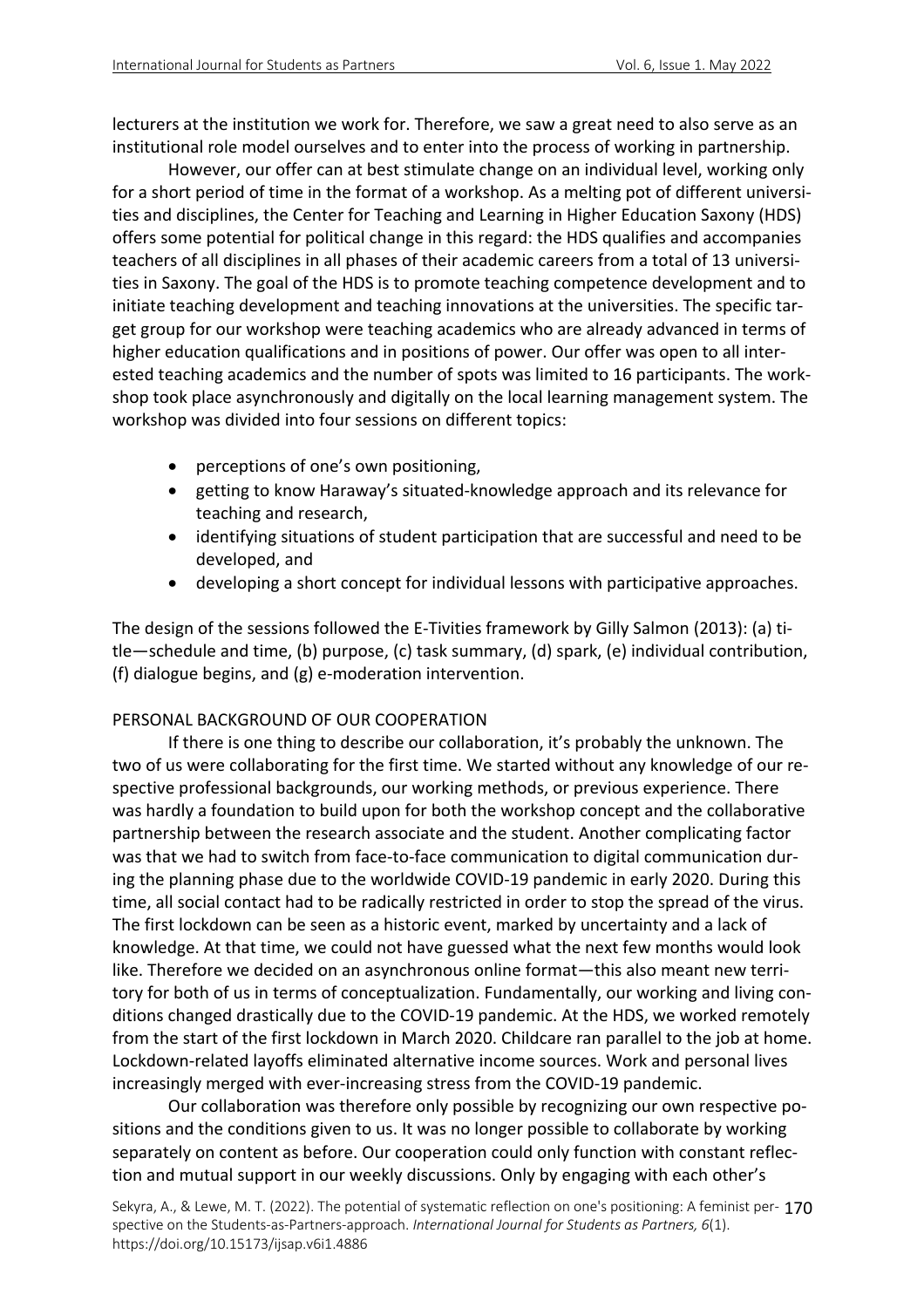positions, we believe, does it become possible to learn and work together. So we automatically put Donna Haraway's concept of situated knowledge into theory and practice: the confrontation with other perspectives clarifies one's own limited perception and enables the inclusion of differently pronounced forms of privilege and oppression of each positioning (Haraway, 1988). This, according to Donna Haraway, is feminist objectivity, which again points us to the slogan from the Enlightenment: "Have courage to use your own mind!" In other words, have the courage to use one's own mind in specific social, institutional, and personal conditions and to make it part of the cooperation.

## THOUGHTS OF A STUDENT OF CULTURAL STUDIES: REDEFINING CONFLICT

Donna Haraway's theory of situated knowledge has accompanied me (Marie-Theres, student partner) for a long time in my life and studies since my undergraduate studies. My master's studies especially showed me that I want to use it in an interdisciplinary way, so the workshop was a formative experience to test this. Now I am also writing my master's thesis on the extent to which situated knowledge is suitable as a different concept of objectivity. So I learned quite a lot. Overall my personal key insight is simple, but significant: SaP is not only about new ways of thinking to establish new forms of collaboration between students, faculty, and staff, but also about the need for a new definition of conflict. Bell hooks' conceptualization of "speaking freely" resonates with me: that we are not in safe spaces when everyone agrees on everything, but rather we must strive to feel safe even in situations where there is incomprehension and conflict (The New School, 2016). It is precisely in these situations that we stand up for our individual positionings, recognize the positionings of others, and negotiate them with each other (The New School, 2016). For bell hooks (2015), speaking freely is a political practice in which people listen to each other and take each other seriously, so that they no longer talk about differences but fight together against all discrimination.

In our collaboration, the conflict at the beginning of our project has stayed in the back of my mind. We were in the typical initial state of uncertainty because roles, methods, or views had not yet been negotiated. After a telephone conversation in which Anita (educational developer) and I exchanged our respective preparations and approaches for the workshop, we agreed that Anita, as an educational developer, would also take another look at my prepared workshop content and round off the workshop as a whole. Following the phone call, I felt a certain discomfort that I can only come to terms with now with some temporal distance. I would divide this uneasiness into three categories: personal, professional, and political. First, professionally, coming from a cultural studies background and from personal experiences, I had a concern about method. I understood myself to be radically critical of pedagogical methodology at the beginning of our collaboration. After speaking with Anita on the phone, I felt that my approach to this workshop was undermined by her teaching perspective. Second, I personally felt insecurity due to other's strong positionings. I have often had the experience of being quickly overpowered by other people and their opinions, losing self-awareness of my own positioning. Even before Anita and I started working together, I had set a goal to improve and empower myself in this project so that I could also personally benefit from it. This cue brings me to the last point, the political reason behind my uneasiness. Overcoming structural hierarchies is possible. If we talk about the special influence of the individual factors of one's own situation in our project (gender, habitus, experience, etc.) and address these in both form and content, then it also had to be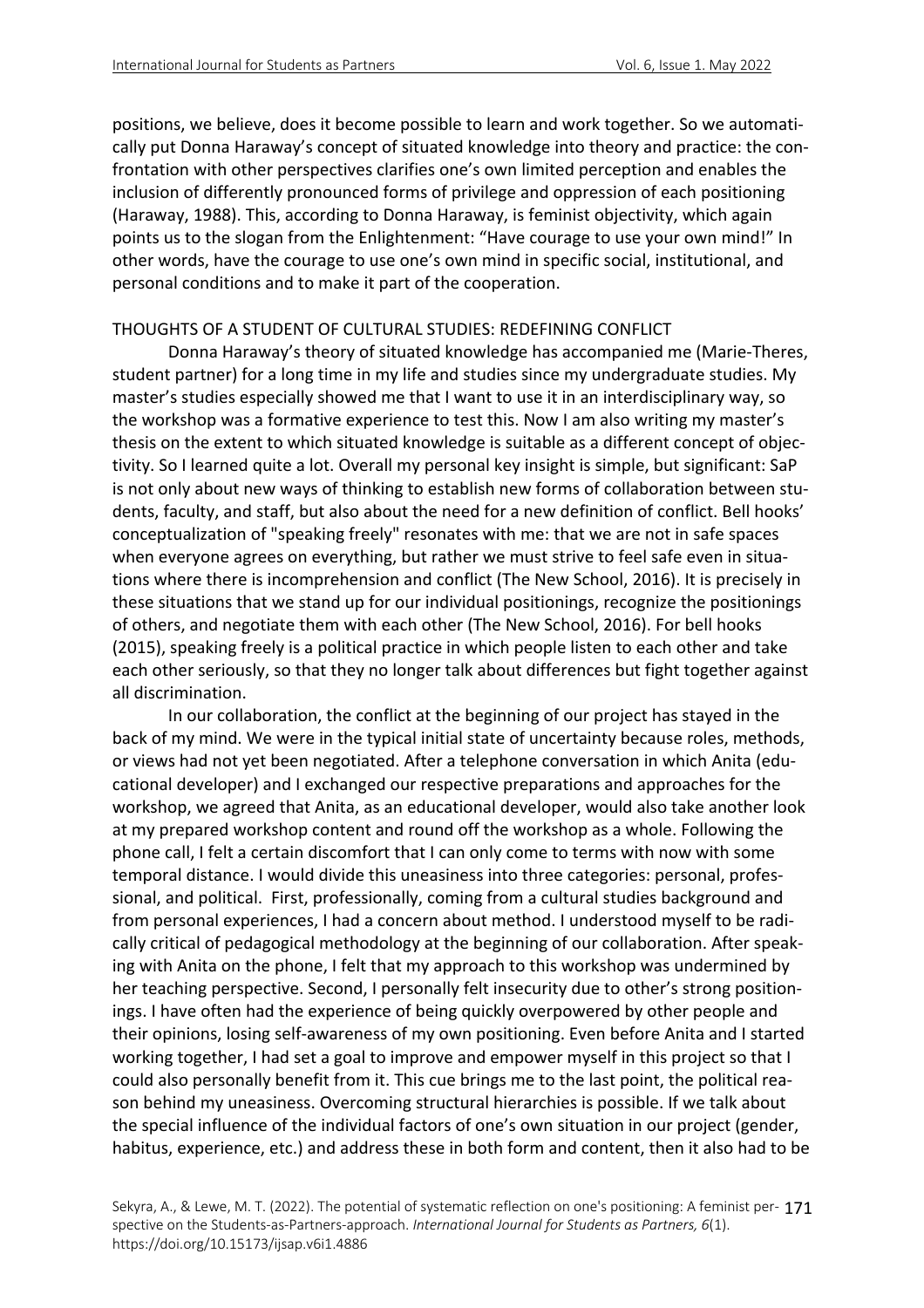possible to overcome them. It was my goal to prove exactly this and to stand up for myself even as a student.

After the phone call I sat down at the desk and wrote a long message to Anita to explain and reinforce my point of view. In the manner of a cultural scientist, I thought that a well-constructed message in which I stood up for my critical perspective could quickly solve the problem, because at that point we were under time pressure. I thought that Anita would certainly understand this direct method to solve the problem especially quickly—but I thought wrong: Anita reacted with uncertainty about the further planning of our workshop. In addition, she reflected to me that this news reached her in a situation where she was not only involved in this project, but also in the transition into home office and care work because of the COVID-19 pandemic. My discomfort had abruptly turned into a guilty conscience. Why had I assumed that I was in the right with my discomfort? Why had I never asked if she was doing well and what was bothering her in this pandemic? Why had I assumed that a written text with basic criticism of our joint workshop was the right way to go, instead of talking directly to each other? I realized here for the first time that my position is not weak—an impression that had become solidified through many university seminars and private situations—but rather strong. Strong in the sense that I deal intensively with concepts, formulations, approaches, and theory due to my cultural studies. Thus, I have a very specific way of viewing the world. Before our conflict, I was not aware of what this meant in relation to other ways of viewing the world, or what the implications were. Today I would say that it was primarily through this conflict that I came to know both of our perspectives.

Afterwards, we took the time to talk about the overall situation again and to implement our new insights. From this day on, we tried to let our perspectives stand on their own, so that we could develop them and learn from each other. Only in this way could we recognize commonalities and differences that facilitated our collaboration in further workshop sessions and publications. This did not always work out, but should be seen as a longterm process.

Confrontation with one's own situation cannot only take place in solitary reflection. This is exactly what Haraway and hooks mean when they say that one's own point of view must become part of a collaboration, and, only in this way, hierarchies, discrimination, or injustice can be broken down. In conflicts where we stand up for our positions, we get to know how our approach to the world distinguishes itself from the approach of others and to find common ways to deal with it. Conflict is a central part of human coexistence that does not divide but rather unite. For this, time is needed to manage these disturbances appropriately, because contradictions, uncomfortable feelings, boundaries, and challenges will arise in the process. Giving time and space for conflict also creates a space for people with different perspectives to stand up for and learn from each other. I would like to refer to how Donna Haraway (1998) talks about situated knowledge as a "successor science project that offers a more adequate, richer, better account of a world" (p. 578). Our workshop was a good start for this.

## THOUGHTS OF AN EDUCATIONAL DEVELOPER WITH AN EDUCATIONAL SCIENCE BACK-GROUND: THE ASSUMPTION OF A STRUCTURAL EQUALITY

I (Anita, educational developer) would like to introduce my thoughts on our collaboration with a thesis: the key to realize a SaP approach is the assumption of structural equality in principle between the participants, taking into account their respective positions and the power structures at work.

Sekyra, A., & Lewe, M. T. (2022). The potential of systematic reflection on one's positioning: A feminist per-172 spective on the Students-as-Partners-approach. *International Journal for Students as Partners, 6*(1). https://doi.org/10.15173/ijsap.v6i1.4886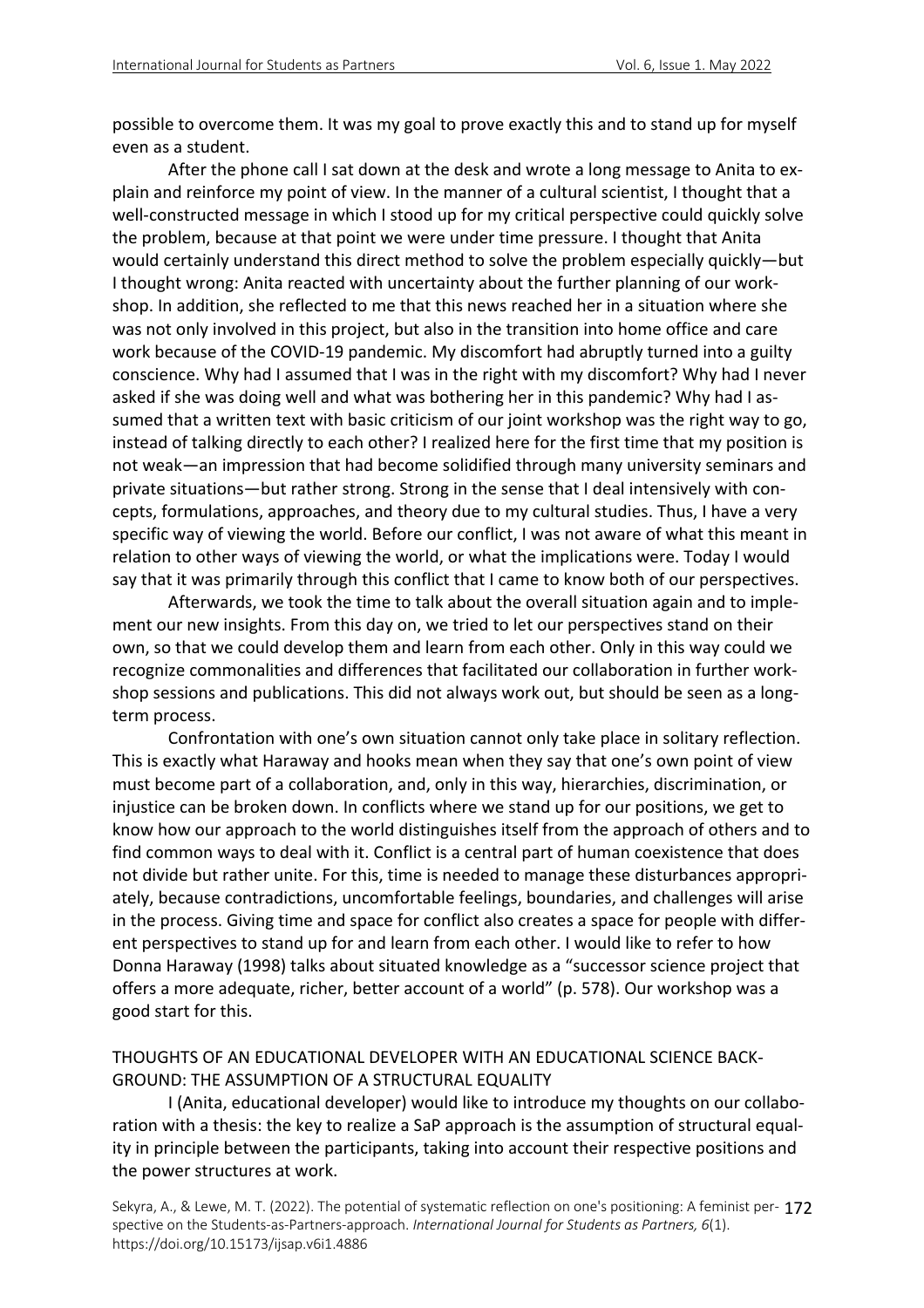I know the principle of structural equality stems from reflexive grounded theory methodology (RGTM). In this context it is assumed that scientists and their research partners are fundamentally structurally identical with regard to their anthropological characteristics: "On both sides, they are incarnate, emotional, and rational, historically and socioculturally shaped, and reflexive persons-in-their-lifeworld." (Breuer et al., 2019, p. 77, translated by the author). In other words, as researchers, we are not fundamentally different from our research partners in anthropological terms. The distribution of roles in the research contact is based on a temporary agreement and can be reversed in principle. To put it bluntly, I could also say: I play the researcher and you play the subject being researched, and in principle we could also reverse these roles. I, as a researcher, attribute the abilities that I claim for myself to my research partners as well:

- the ability to think about one's own social world,
- the ability to develop one's own subjective theories and to make them explicit, and
- the ability to perceive and reflect on one's own positioning in the world.

Thus I—as a human being in the research context—appear twice: on the one hand as an object of research and on the other hand as a subject, as an author, as a bearer of science and a part of a cultural practice. Peter Janich also calls this the anthropological principle (Breuer et al., 2019).

I move in the field of teaching and learning in higher education as both a practitioner and a researcher. I inevitably draw parallels between phenomena I encounter in practice and in research and look for synergies. For me, the idea of humanity formulated in the context of RGTM primarily means a certain way of relating to individuals in the context of research and higher education.

As we have already described, the SaP approach means partnership, positioning, and equality for us. All these features are also included in the anthropological principle described. And all these features are also crucial for Marie-Theres's call for more courage for conflict. So, to use the image of role reversal for the SaP approach as well, what would happen if Marie-Theres and I reversed roles, where she were an educational developer and I were a student? I am aware that this is at best a thought experiment. We are operating within certain positions and power structures at the HDS and the university, respectively. But after this thought experiment our further collaboration changed my view: it made me more open to Marie-Theres's theses and thoughts. I began to take myself less seriously and let myself be carried through our workshop more by curiosity and the joy of experimentation. As a special situation, I remember our opening conversation. We had a very detailed conversation with biographical aspects and the mutual desire to understand each other's motivation, attitude, positioning, and concerns. And because we revealed so much to each other and left hierarchical restrictions aside for the moment, our collaboration was characterized by very cooperative, transparent communication right from the start.

In future, however, I intend to carry out the described role reversal even more strongly and explicitly in such a kick-off meeting. For me, this extreme change of perspective is the key to mutual understanding, to awareness of each other's respective positioning, and to successful cooperation at eye level.

According to my personal summary, our workshop concept as well as the workshop implementation were characterized to a special degree by cooperation, in which everyone

Sekyra, A., & Lewe, M. T. (2022). The potential of systematic reflection on one's positioning: A feminist per-173 spective on the Students-as-Partners-approach. *International Journal for Students as Partners, 6*(1). https://doi.org/10.15173/ijsap.v6i1.4886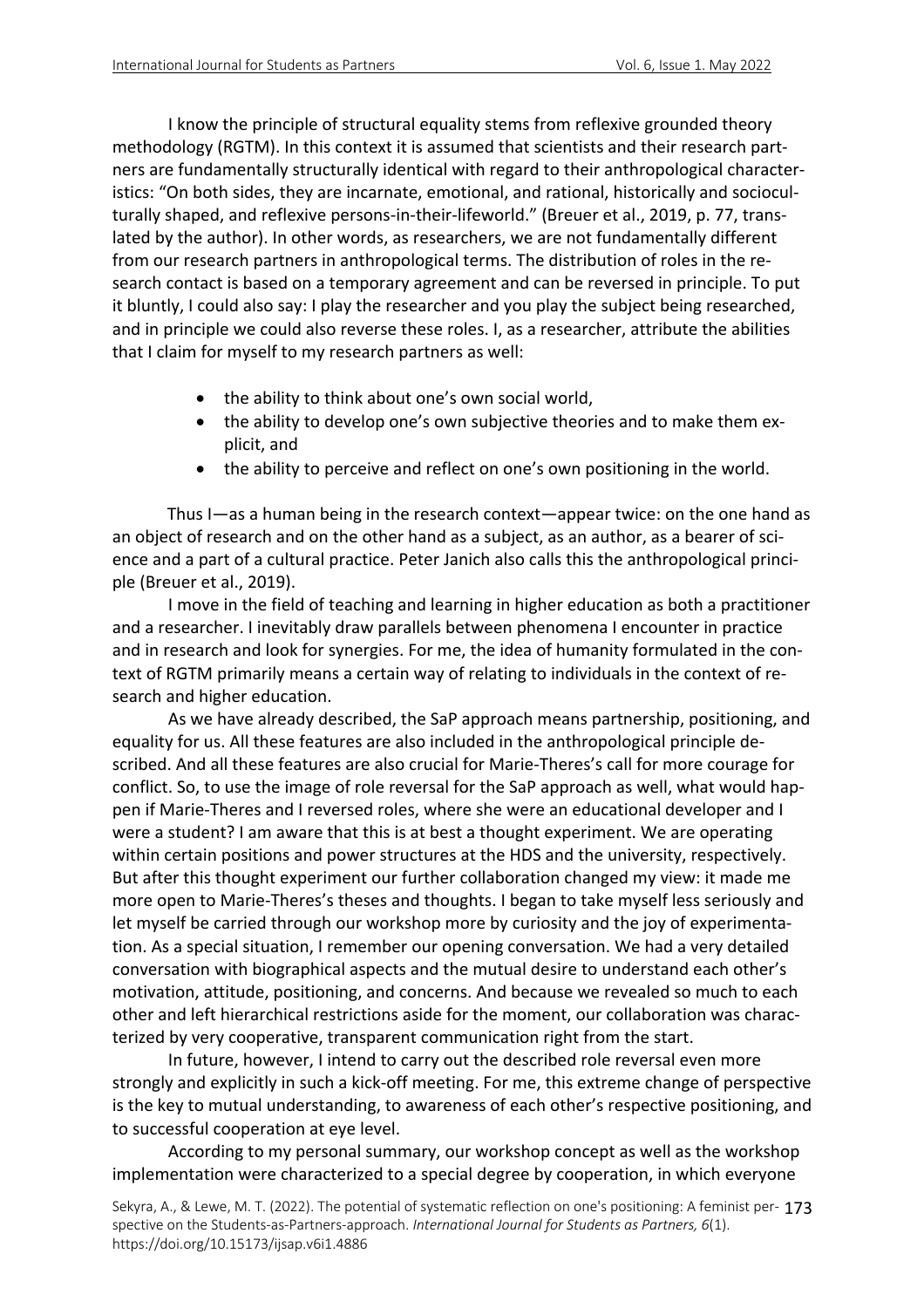could contribute their respective skills and knowledge (and also deal with conflicts). In the context of RGTM, one speaks of the possibility of cooperative data production between researchers and research partners. In our case, I would probably speak of a cooperative teaching development between educational developer and student or educational scientist and cultural philosopher.

## CONCLUSION: COMBINING PERSPECTIVES

In this reflective essay, we focused on our two perspectives as a student and an educational developer. We have agreed that conflicts are an expression of partnership and that we assume a structural equality in principle. For us the problems that hierarchy-sensitive cooperation entails could be actively resolved through open communication. Consequently, we recognize here the starting point for a change of discriminatory structures in higher education. Our conclusion is that we as stakeholders of the university actually have good resources to apply the SaP approach if we actively include the impact of different power positions, personal experiences, or other unspoken factors. That is why we felt it was important to acknowledge this partnership in the form of a reflection. For a truly sustainable change, however, we are convinced that a three-way partnership model is needed, as outlined by Fitzgerald et al. (2020) in their article. Students, faculty, and educational developers are each, in their own way, equal agents of good teaching. We therefore recommend creating spaces and structures in which these three stakeholders constantly come together to think about good teaching and learning. We would like to draw on our initial credo once again: "Sapere Aude!"—have courage to use your own mind—in a participatory sense.

## NOTE ON CONTRIBUTOR/S

**Anita Sekyra** *works as a higher educational developer at the Center for Teaching and Learning in Higher Education Saxony (Germany). Her work focuses on curriculum development, student participation and Scholarship of Academic Development (SOAD). In her PhD project she investigates the role of uncertainty in the professional actions of educational developers.*

**Marie-Theres Lewe** *has meanwhile submitted her master's thesis on situated knowledge according to Donna Haraway. She is now working at the Center for Teaching and Learning in Higher Education Saxony (Germany) as a research assistant on the topics of digitization in higher education, digital testing, student participation, discrimination-sensitive teaching, and feminist critique of science.*

#### **REFERENCES**

- Blome, E., Erfmeier, A., Gülcher, N., Smasal, K., & Smykalla, S. (2005). Handbuch zur universitären Gleichstellungspolitik. Von der Frauenförderung zum Gendermanagement? [Handbook on university gender equality policy. From Women's Promotion to Gender Management]. *VS Verlag für Sozialwissenschaften.*
- Breuer, F., Muckel, P., & Dieris, B. (2019). Reflexive grounded theory: Eine Einführung für die Forschungspraxis. [Reflexive grounded theory: An introduction for research practice] (4th updated edition). *VS Verlag für Sozialwissenschaften*. https://doi.org/10.1007/978-3-658-22219-2

Sekyra, A., & Lewe, M. T. (2022). The potential of systematic reflection on one's positioning: A feminist per-174 spective on the Students-as-Partners-approach. *International Journal for Students as Partners, 6*(1). https://doi.org/10.15173/ijsap.v6i1.4886